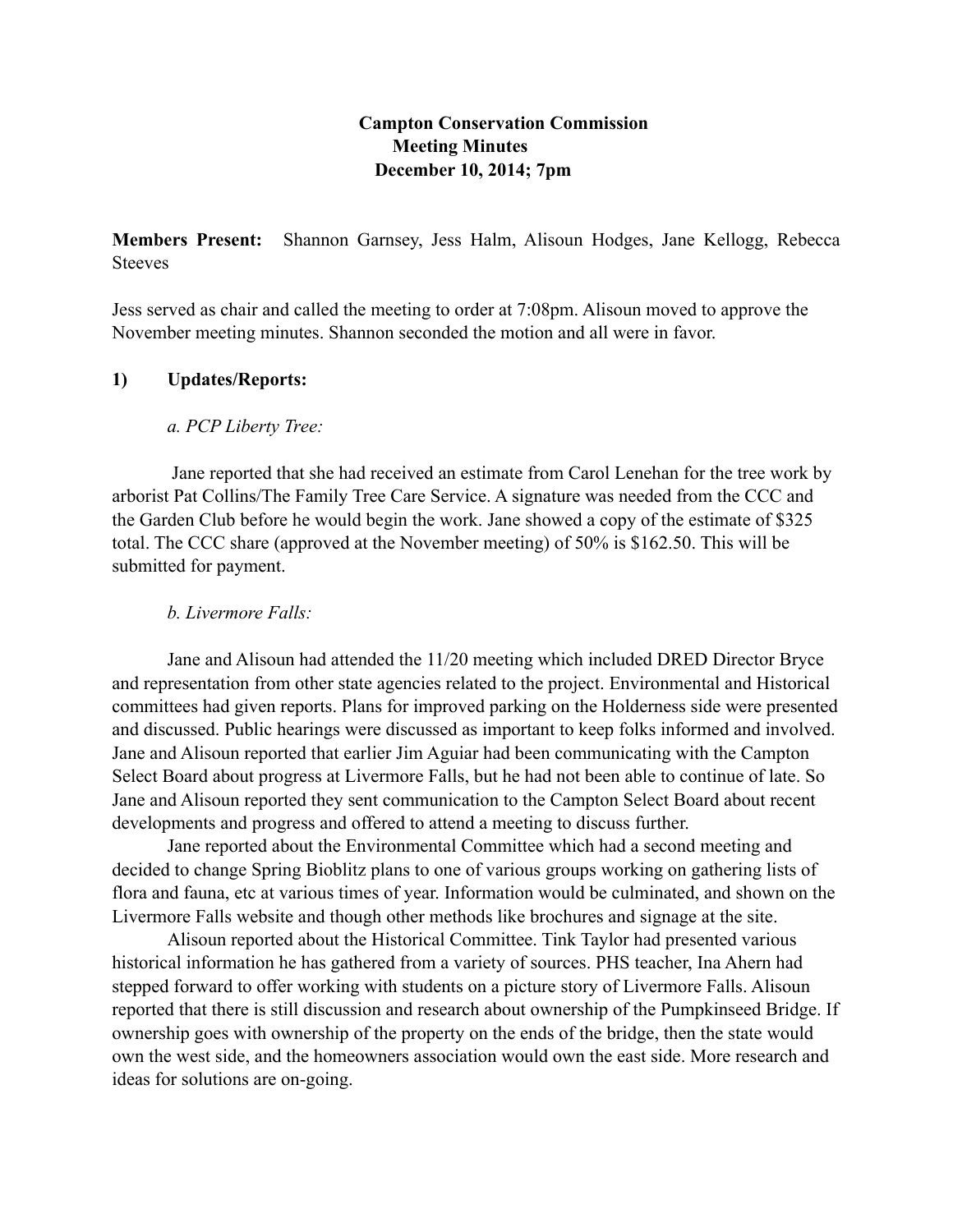### *c. Legislative Information Session "The Face of Conservation"*

Jess reported about further conversations with Rumney CC and PBLT member, Janice Mulherin about having a regional gathering of state legislators for some sort of presentation and Q&A. This might possibly be on a Saturday morning in February, with breakfast. All were enthusiastic about the opportunity.

### *d. "Conservation Matters" 2015 schedule*

Jess reported getting 2 new groups interested in participating in writing articles for "Conservation Matters" in the Record Enterprise: The Newfound Lake Region Association and the Alexandria CC. The will be added to the schedule. PRLAC has dropped out for now. There are currently 7 groups on the schedule which Jess will send around to everyone soon. Former CCC member, Lea Stewart, recently wrote an article for submission about winter animal tracking and our planned outing on Feb 1 on Bog Pond.

### **2) Winter tracking Event: Feb 2, 2-4 PM**

There was discussion about various ways to get the word out about the planned winter animal tracking event at Bog Pond.. In January, Jess will contact the Record Enterprise to get notice in the Events Calendar and under The Talk of the Town. Shannon will contact the Chamber of Commerce. Jane will renew the flier used in past years, and have copies ready at the January meeting for members to post or distribute around town. Otherwise, cookies and hot drinks can be arranged for in January.

### **3) 2015 Budget Review:**

The 2014 CCC general budget numbers were reviewed again and no changes for the 2015 proposal were thought necessary, except for increased dues figures for NHACC and a new line for anticipated NRI expenses for mapping and printing. We are fortunate to have Ron Reynolds helping with maps for the document and requesting minimal compensation. Other towns hire for such services at \$ 55/hr. Some printing may be able to be done at the town office, but color copies for maps would need to be done elsewhere. Other costs would be for digital CD copies. Various amounts between \$250 and \$600 were discussed with reasons for them given. Rebecca moved we budget \$500, seconded by Shannon. Jane will get the proposed budget numbers to Ann Marie and set up a meeting time to review with the Select Board.

### **4) Annual Report:**

In the past few years, Tammy has written the annual report for the Town Report, based on her meeting minutes. Since she was not at the meeting, there was discussion about whether she'd